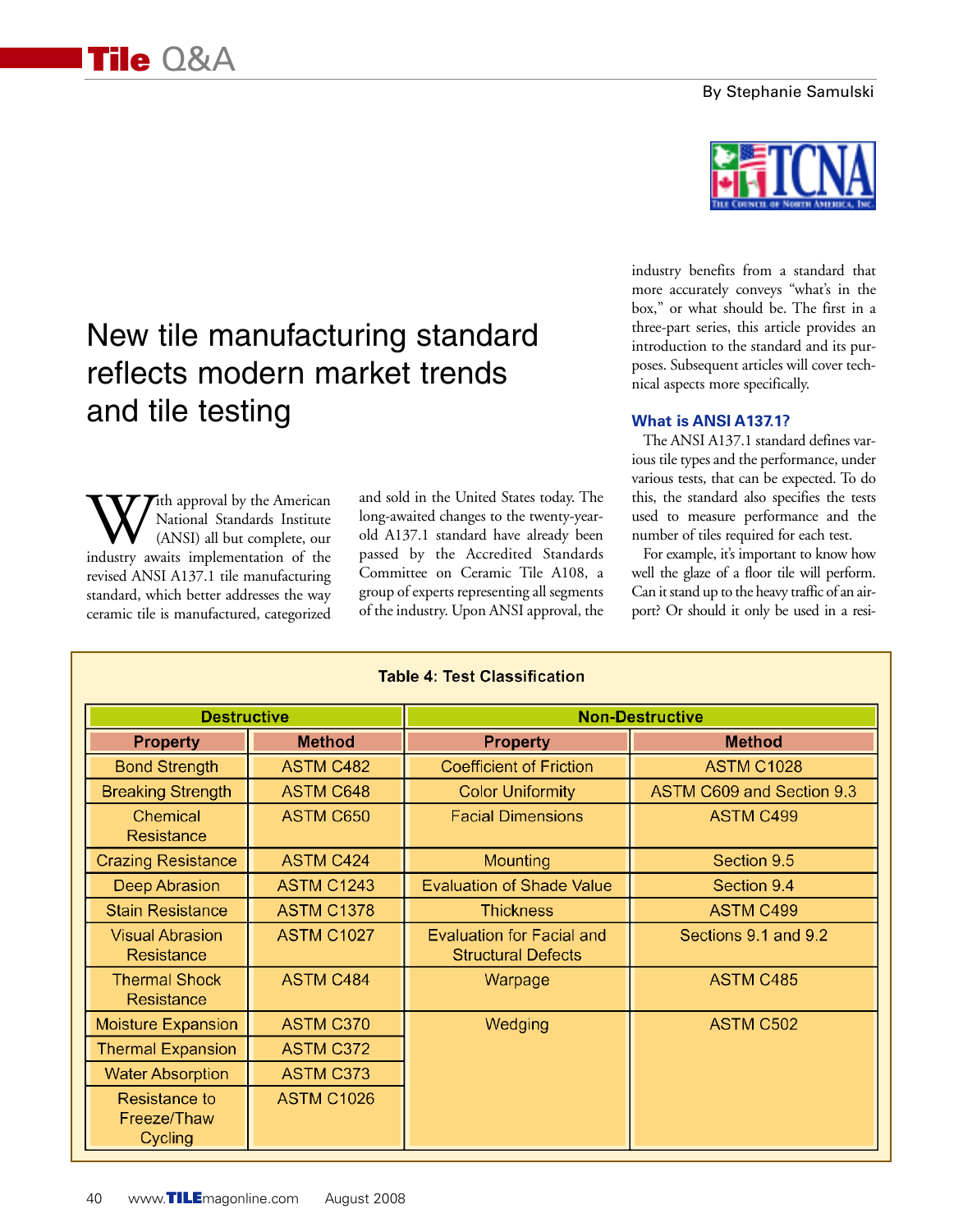

dential application? By testing the glaze, a maximum service recommendation with regard to expected traffic can be determined. The A137.1 standard requires that tile glaze be tested using test method ASTM C1027. This test involves subjecting test tiles to abrasives that are "swirled" around on their surface. The number of cycles that a glaze withstands without showing wear determines its glaze wear rating  $(O - V)$ . This provides a means for consumers to easily compare an aspect of performance among many tiles by many manufacturers. This glaze wear rating is often inaccurately referred to as the PEI rating.

#### **How many tile tests are included in A137.1?**

There are 12 destructive tests and 9 non-destructive tests. (See Table 4)

### **What tile types are defined in the proposed standard?**

There are five: quarry tile, glazed wall tile, ceramic mosaic tile, pressed floor tile and porcelain tile. They are defined as follows:

**Quarry tile:** glazed or unglazed tile made by the extrusion process from natural clay or shale

**Glazed wall tile:** A glazed tile with a body that is suitable for interior use and which is usually non-vitreous, and is not required nor expected to withstand excessive impact or be subjected to freezing and thawing conditions.

**Ceramic mosaic tile:** Tile, usually 1/4

inch to 3/8 inch thick (6.35 mm – 9.53 mm) and having a facial area of less than 9 square inches. Such tiles are usually mounted in sheets or strips with other mosaic tiles.

**Pressed floor tile:** Floor tile manufactured by having the body of the tile formed by pressing. Has a facial area of at least 9 square inches.

**Porcelain tile:** a ceramic tile that has a water absorption of 0.5% or less, as measured by ASTM C373, that is generally made by the pressed or extruded method. Does not include materials with very little or no crystallinity, such as glass tile.